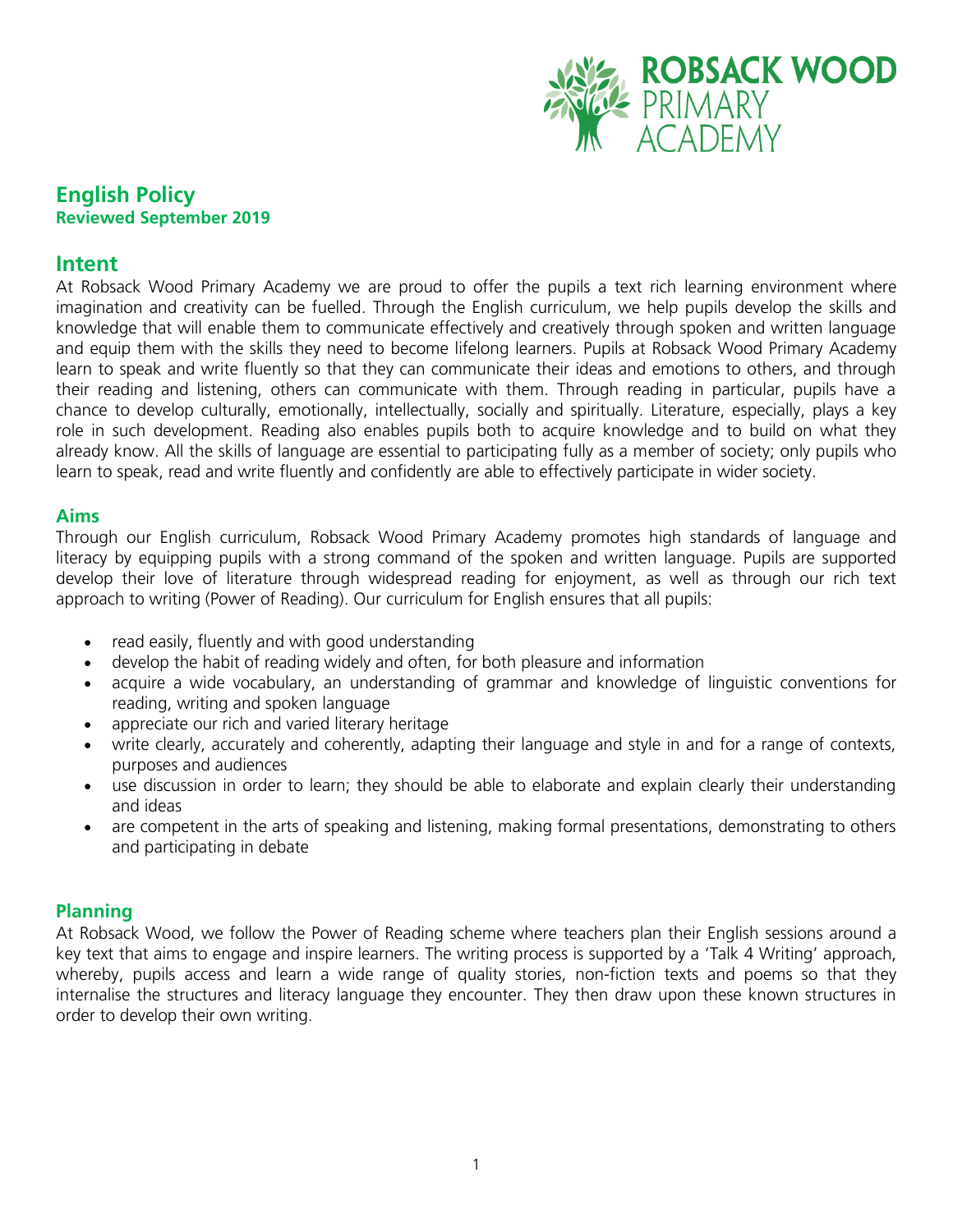# **Implementation**

# **Power of Reading and Talk4Writing**

The academy follows the Power of Reading scheme which aims to promote a passion for reading by immersing pupils in a range of rich and carefully chosen texts. The core text chosen from the Power of Reading scheme is then used to plan lessons and the Talk4Writing approach is used to scaffold pupils writing where they need that scaffold.

#### **Modelled, shared and guided writing**

- Modelled Writing where the teacher models and highlights the strategies used by successful writers.
- Shared Writing a teacher-led, whole-class or group activity which draws pupils into the writing process.
- Guided Writing where pupils use their new skills to complete the activity in pairs or a group, focusing on particular targets and analysing their progress through teacher guidance.

#### **Handwriting**

We teach handwriting according to the Penpals scheme. Pupils learn the letters of the alphabet in families, according to letter formation. The academy focuses on correct formation of letters rather than 'neatness', although all pupils are expected to take pride in their work. Pupils are encouraged to use exit strokes before learning to join up their writing, always ensuring they can use ascenders and descenders correctly (refer to presentation policy for further information). We offer a range of interventions for pupils who are struggling at different stages of their handwriting.

#### **Spelling**

We teach spelling according to the No Nonsense Spelling scheme. The approach to teaching spelling is progressive throughout the academy and the curriculum in order to reinforce techniques and demonstrate the importance that spelling should be given in the creation and presentation of all writing. Pupils have their own personal spelling dictionaries and spelling journals from year 2 upwards. Spellings for each year group are taken from the National Curriculum (see separate Phonics policy for Reception and Year 1), and reinforced with a clear understanding of the most common spelling rules and exceptions within the English language.

#### **Grammar, Punctuation and Vocabulary**

Teachers understand, teach and demonstrate in their everyday practice the formal conventions of Standard English language. They emphasise their importance to meaning and effect. Teaching in all areas forms part of everyday English lessons, whether discrete or in active context and is developed across all areas of the wider curriculum.

## **Spoken Language**

At the academy, we believe that speaking and listening form the foundations of all learning in English. In formal and informal situations, we create and facilitate opportunities for conversation, discussion and talk around learning. Questioning forms the basis of teaching and we strongly encourage pupils to be inquisitive and to share their thoughts confidently in a supportive environment.

# **Impact**

During each English session, pupils are assessed and planning is adapted to suit the needs of the groups, which are always flexible. Through rigorous assessment, the class teacher decides whether further English intervention is required or activities to enhance further development such as: handwriting interventions, phonics, focused reading interventions, focused writing interventions, speech and language, grammar interventions and fine/gross motor skills interventions.

## **Meeting the needs of all pupils**